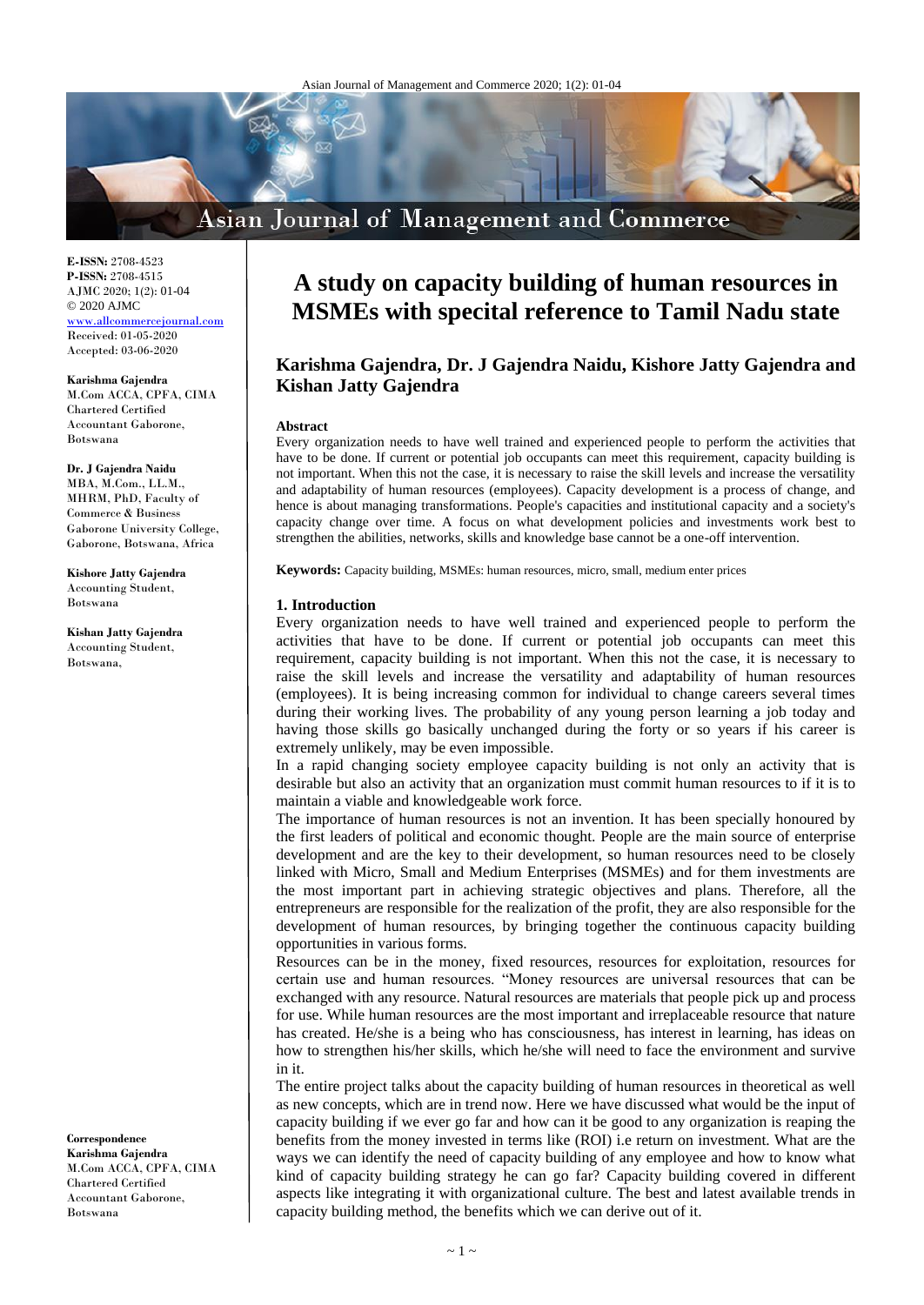How the evaluation should be done and how effective is the capacity building all together. Some of the MSMEs practicing capacity building in unique manner a lesson for other to follow as to how to develop and retain the best resource in the world to reap the best out of it.

# **2. Statement of the Problem**

Capacity building is the important characteristics during public enterprises reforms the teamwork of human resource management cooperation is need for capacity development programme and the two-way genuine and trusting relationship is important for human resource management. Human resource management policies and practices had a positive contribute high organizational performance, and thus organizations can take initiatives to introduce innovative better HRM practices to enhancing overall performance of the organization. Small business units do not have formal HRM policies in place, but they follow some of the practices like recruitment, selection, training, and motivation and performance evaluation. The capacity building develops uniform system of promotions, remuneration and behaviour patterns which can socialize the employees without any group conflicts and ideological clashes. The employees must understand their surroundings. They should learn to behave according to basic philosophy of business. MSME's cannot succeed for a long if it has not given proper capacity building programmes to its employees. MSME's can grow without strong commitment of its employees to the cause of an organization. There is no specific study to explore the status of capacity building practices in MSMEs in Tiruchirappalli district. Hence the present study is focused on the issues of capacity building practices in MSMEs of Tiruchirappalli district to explore the present condition. Capacity building has its own ability to attract, develop and keep talented people. Capacity development is the result of individual efforts. It is also the intention of the researcher to project the research gap that has been existing in this area and to focus on the areas that have received priority and attention in this regard. Due to the busy schedule, employees are not clear about the topic. Thus the researcher try difficulty to make them to understand the core of the study and also the respondents were convinced to give clear response to the researcher. The researcher wants to do the research in MSME's with independent variables such as Management Policy, Approach of Top Executives, Organizational Resources, Training, Motivation, Organization Structure, Role of Superior, Organization Culture, Technical Assistance and Involvement of employees.

### **3. Review of Previous Studies**

The present study is based on the data collected from the questionnaire based on capacity building of human resources in MSMEs located in Tiruchirappalli district. A number of studies have been conducted previously about capacity building.

## **4. Scope of the Study**

The scope of the study covers in depth, the various capacity building practices, modules, formats being followed and is limited to the MSMEs in Tiruchirappalli district. The different capacity building programmes facilitated in MSMEs through its faculties, outside agencies or Professional groups. It also judges the enhancement of the

knowledge and skills of human resources and feedback on its effectiveness. The managerial problems should not be allowed to continue indefinitely. If entrepreneurial programmes and policies are to yield better results, there is a need to develop low-cost training facilities that would enhance or facilitate the development of basic management skills (both operational and strategic) for this sector. Vocational capacity building programmes should be tailormade to meet the needs of the MSMEs. While reasons for this effect have not been explored, it could be because of a lack of awareness about the role of consultants, or it could be that consultants are inaccessible to or too expensive for this sector. Whatever the reason may be, there is need to involve consultants in the development of managerial capabilities in order to enhance MSMEs competitiveness. Further the scope of the study is limited to the analysis of MSMEs in relation to capacity building of human resources in Tiruchirappalli district. Methodologically it is limited to a descriptive analysis of sample selected through a structured survey questionnaire.

### **5. Objectives of the Study**

- To find out the factors responsible to maintain capacity building.
- To find out socio demographic characteristics of the respondents.
- To analyze the association between socio demographic characteristics and capacity building.
- To study the changes in behavioural pattern due to capacity building in MSME's in Tiruchirappalli district.
- To find out the problems faced by the respondents to improve and maintain capacity building in MSME's in Tiruchirappalli district.
- To suggest the measures to improve the capacity building programmes in MSME's in Tiruchirappalli district.
- To analyze the role and importance of MSME's in rural economic growth due to capacity building.
- To study the effectiveness of capacity building in the MSME's of Tiruchirappalli district.

# **6. Hypotheses**

The following hypotheses have been formulated that various independent variables such as age, gender, level of education, type of family, area of residence, designation in the organization, experience, type of organization, location of the organization and nature of industries do not influence the following dependent variables.

- a) Opinion of the respondents on the management policy prevailing in MSME's.
- b) Opinion of the respondents on the approach of top executives prevailing in MSME's.
- c) Opinion of the respondents on the organizational resources prevailing in MSME's.
- d) Opinion of the respondents on the training prevailing in MSME's.
- e) Opinion of the respondents on the motivation prevailing in MSME's.
- f) Opinion of the respondents on the organization structure prevailing in MSME's.
- g) Opinion of the respondents on the role of superior prevailing in MSME's.
- h) Opinion of the respondents on the organization culture prevailing in MSME's.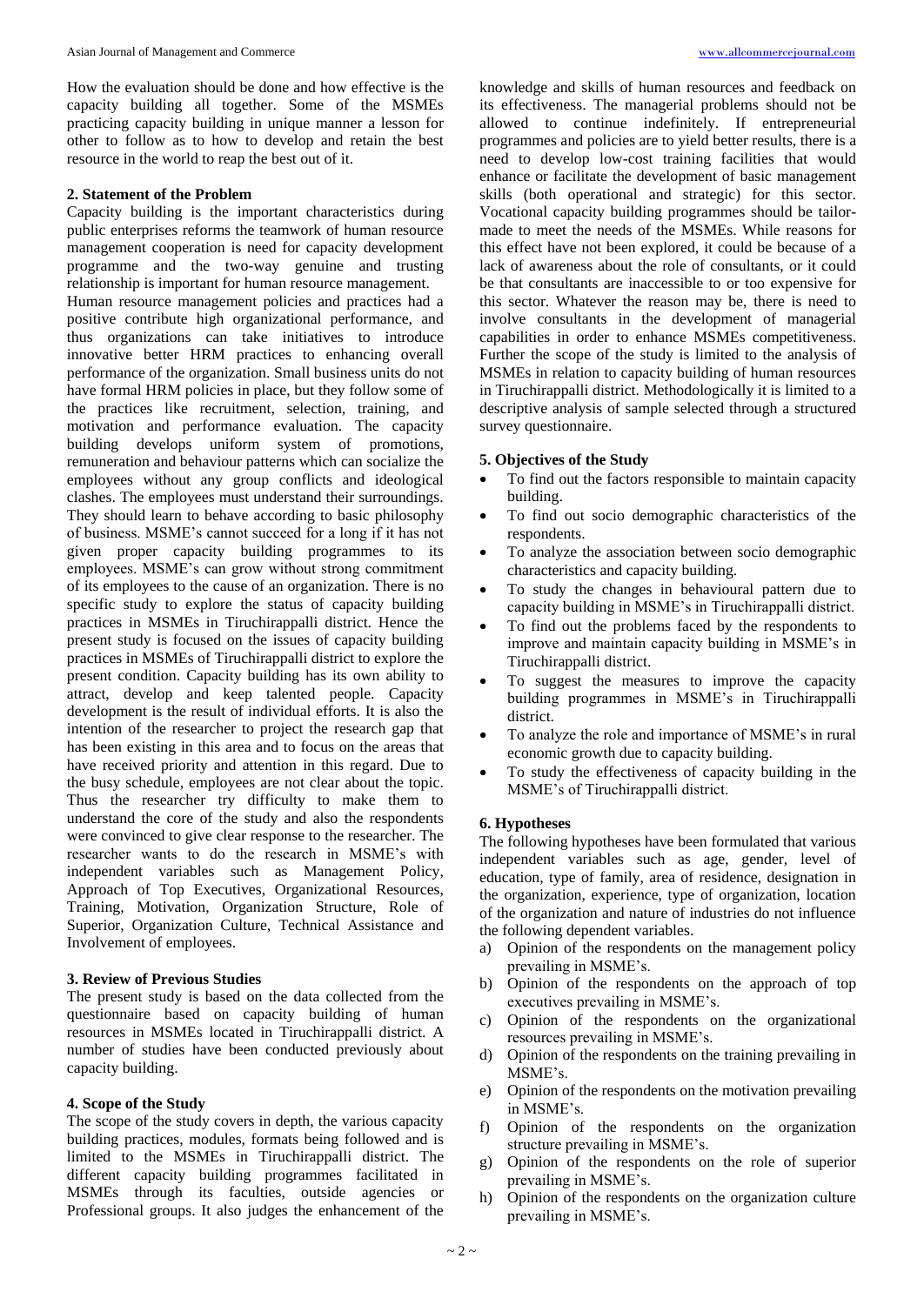- i) Opinion of the respondents on the technical assistance prevailing in MSME's.
- j) Opinion of the respondents on the involvement of employees prevailing in MSME's.
- k) Opinion of the respondents on the training facilities prevailing in MSME's.

# **7. Operational defintion of concepts**

# **7.1 Capacity building**

"It is the process by which individual and organizations obtain, improve and retain the skills and knowledge needed to do their jobs competently. Capacity building and capacity development are often used interchangeably: however some people interpret capacity building as not recognizing people's existing capacity whereas capacity development recognizes existing capacities which require improvement". Cotonou Agreement can define "Capacity building as the process aiming to facilitate, in conjunction with the stakeholders, a consolidation of their capacities at an individual, organizational sectoral level to allow them to evolve and adapt to the new contextual requirements and fulfill their role within a governance structure".

"Capacity building well done in the nonprofit sector, I believe, is a critical answer to the extraordinary uncertainty we face and also to the tremendous political pressure under which most nonprofits are operating. Capacity building right now is arguably the most important investment the nonprofit sector can make." Paul Light

There are many definitions of capacity building suggested by practitioners who work with nonprofit organizations, they emphasize strengthening nonprofits and achieving sustainability; enabling nonprofits to achieve their mission is usually mentioned, along with increasing organizational effectiveness; and they identify specific areas of organizational capacity that should be addressed. The following definition captures the strengths of many definitions:

"Capacity building refers to intentional, coordinated and mission driven efforts aimed at strengthening the management and governance of non-profits to improve their performance and impact. This occurs through organization development activities, such as leadership development, strategic planning, program design and evaluation, board development, financial planning, management and others".

Connolly & Lukas define it as "a wide range of capabilities, knowledge and resources that nonprofits need in order to be effective." In reviewing definitions, there are also those that encompass notions of capacity that extend beyond organizations. Capacity can also be built at the individual and community level, and therefore definitions need to include these concepts". The United Nations suggests that capacity building can be defined as:

"The process by which individuals, groups, organizations, and communities increase their abilities to: perform core functions, solve problems, define and achieve objectives and understand and deal with their development needs in a broad context and in a sustainable manner."

## **8. Period of the Study**

The primary data was collected during the period of October 2016 to April 2017.

## **9. Limitations of the Study**

The sample size was quite large owing to the nature of

the study and difficulty in collecting data from the respondents.

- The present study concentrated only on capacity building. Therefore, the findings in the research are purely based on the opinion of the respondents working in MSMEs only and may not hold for the other type of industries.
- The study is based on the data imparted by the respondents which may be biased.
- Obtaining fullest information from employees is tedious out of present research due to time constraint.

# **10. Methodology**

Respondents were selected through stratified random sampling technique. The entire study is based on primary data and secondary data. For collecting primary data, questionnaire schedule was used. Websites, books and journals are used in collecting the secondary data. The questionnaire was administered to only those employees who had a minimum of one year work experience in their respective MSMEs industrial unit. This has been done in order to avoid new employees who had no sufficient information about the capacity building of the MSMEs.

# **11. Sampling Design**

Tiruchirappalli District is purposively selected for this study because of cluster of industrial units. There are many micro small and medium enterprises in Tiruchirappalli District, which were registered under District Industries Centre, Tiruchirappalli. Tiruchirappalli District was selected because it has registered many numbers of micro small and medium enterprises in Tamil Nadu and its convenience for the data collection.

## **12. Field Work and Collection of Data**

A total of 500 employees from different MSME's are working in different levels and positions like managers, technicians, supervisor and other executives were approached for data collection. The total units are taken this research is 2510. The field work for the collection of data was undertaken during the month of October 2016 to April 2017. With the help of human resource managers in the MSMEs, the data were collected. Mostly, respondents were contacted during their convenient time. Many times the respondents were not readily available and therefore repeatedly visits were made to contact them for the data collection. Help was sought from the friends, Managers, Supervisors and Administrative sectional officers to contact and get information from the respondents.

## **13. Data Processing**

The collected data were further classified for the research work by tabulation and graphical presentation. For this, "master table" was prepared and filled with the data relevant for the study. Later separate tables were made for individual classification of data. The collected data were entered into excel sheets and get the results from the SPSS package. Then, the researcher made interpretation.

# **14. Frame Work of Analysis**

The collected data were scrutinized, edited, analyzed and interpreted. The following statistical techniques were used to analyze and interpret the tabulated data like Mean Percentage, T- Test and ONE WAY ANOVA.